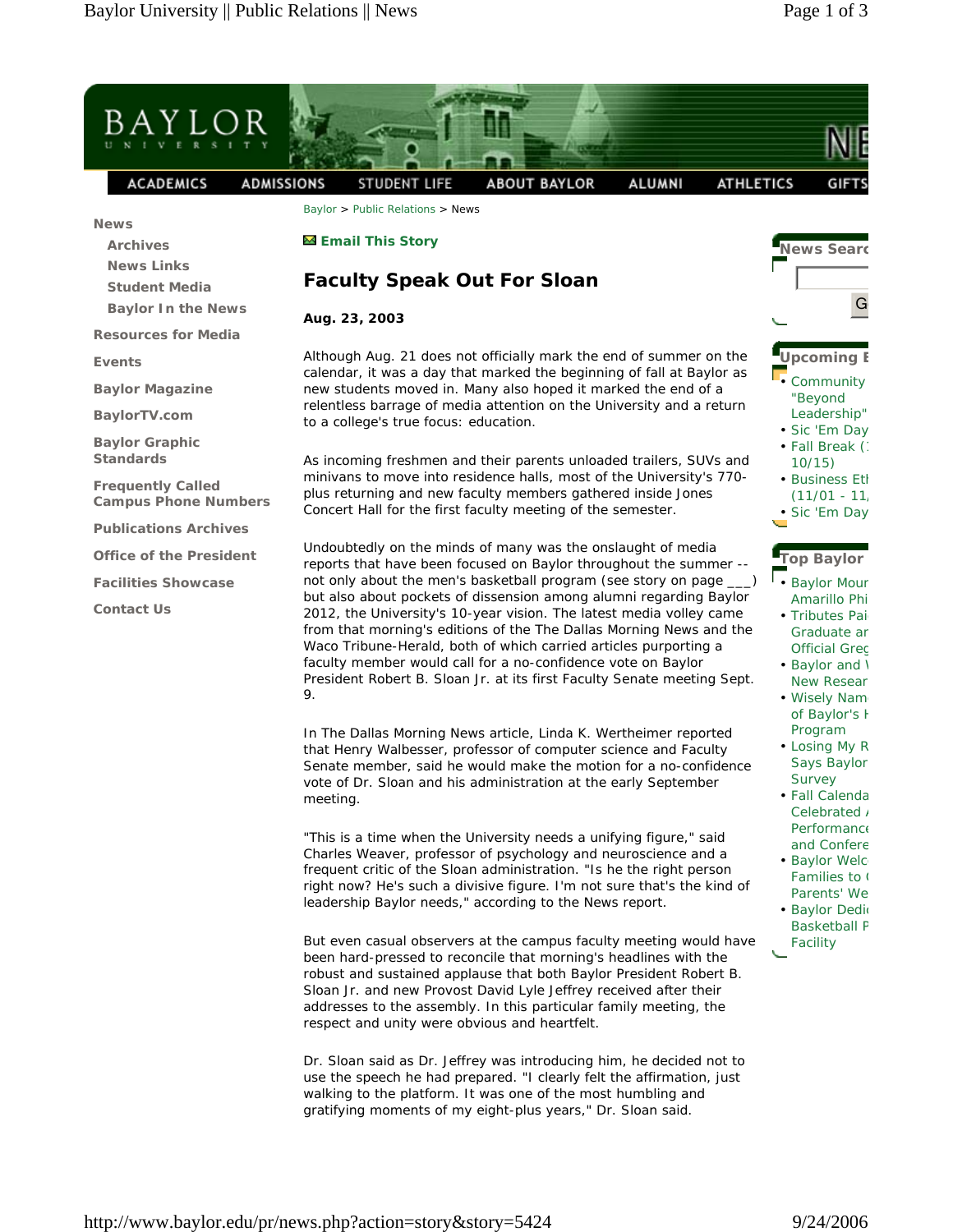At the meeting, Dr. Sloan told his colleagues it had been "a very long and hot and humbling summer," and that the loss of a student's life is "enormously overwhelming." He also said, God's "grace is sufficient for me, for all of us, for this institution in these difficult and challenging times."

Later that day, two spontaneous demonstrations occurred on campus that further indicated confidence in Dr. Sloan. In response to the morning news, Bethany McCraw, associate dean of judicial and legal student services, sent an e-mail to several co-workers calling for a show of support for the president.

"I wanted to have the opportunity to let Dr. Sloan and the regents know that I certainly had a vote of confidence in Dr. Sloan and his administration," McCraw said. She added that she was surprised at the responses, which she said came pouring back with people thanking her for taking the lead. "I think we all have been praying," she said, "but at some point, you need to not be passive."

Her request prompted a daylong volley of responses as more than 100 people on campus sent e-mails to Board of Regents chair Drayton McLane affirming their confidence in Dr. Sloan, many adding personal messages of prayerful support for and pride in his leadership of the University during difficult times.

Also in response to the morning's headlines, some faculty members planned a late afternoon, pro-Sloan rally on the steps of the Tidwell Bible Building on campus. With little advance notice, nearly 120 people gathered in the steamy mid-August heat to raise their voices in support of Baylor's 12th president.

"If the Faculty Senate proceeds with a vote of no confidence in light of the overwhelmingly positive response demonstrated today, they will surrender any pretense of being a representative body," said Dr. Barry Harvey, assistant professor of theology in the Great Texts Program and spokesperson at the rally.

Another organizer of the afternoon event was Dr. Scott Moore, assistant professor of philosophy and director of the Great Texts Program. He said the event was a response to the morning's news, which he said suggested that the Baylor faculty as a whole wanted the ouster of Dr. Sloan, which he said was "categorically untrue." In talking with faculty colleagues across campus, Dr. Moore said he hears a spectrum of opinions. "There are some people who are upset and some people would like this or that to be different, but there is a great deal of enthusiasm as well, and there are lots and lots of faculty -- old faculty, new faculty -- who are very excited to be at Baylor."

One retired faculty member present, Dr. Rufus B. Spain, professor emeritus of history and director of the Retired Professors/Administrators Program, raised concerns about 2012, saying there are many, particularly among older faculty, who see 2012 as "a departure from Baylor's tradition." He said if one wants Baylor to become a publishing and an evangelical institution -- "and that's not Baptist" -- then support 2012. "But if you want Baylor to continue to be a primarily teaching institution, then oppose 2012," Dr. Spain said.

Dr. Robert Marks, an incoming Distinguished Professor of Electrical Engineering, was introduced at the morning faculty meeting. Several hours later, he stood with his new colleagues in support of Dr. Sloan